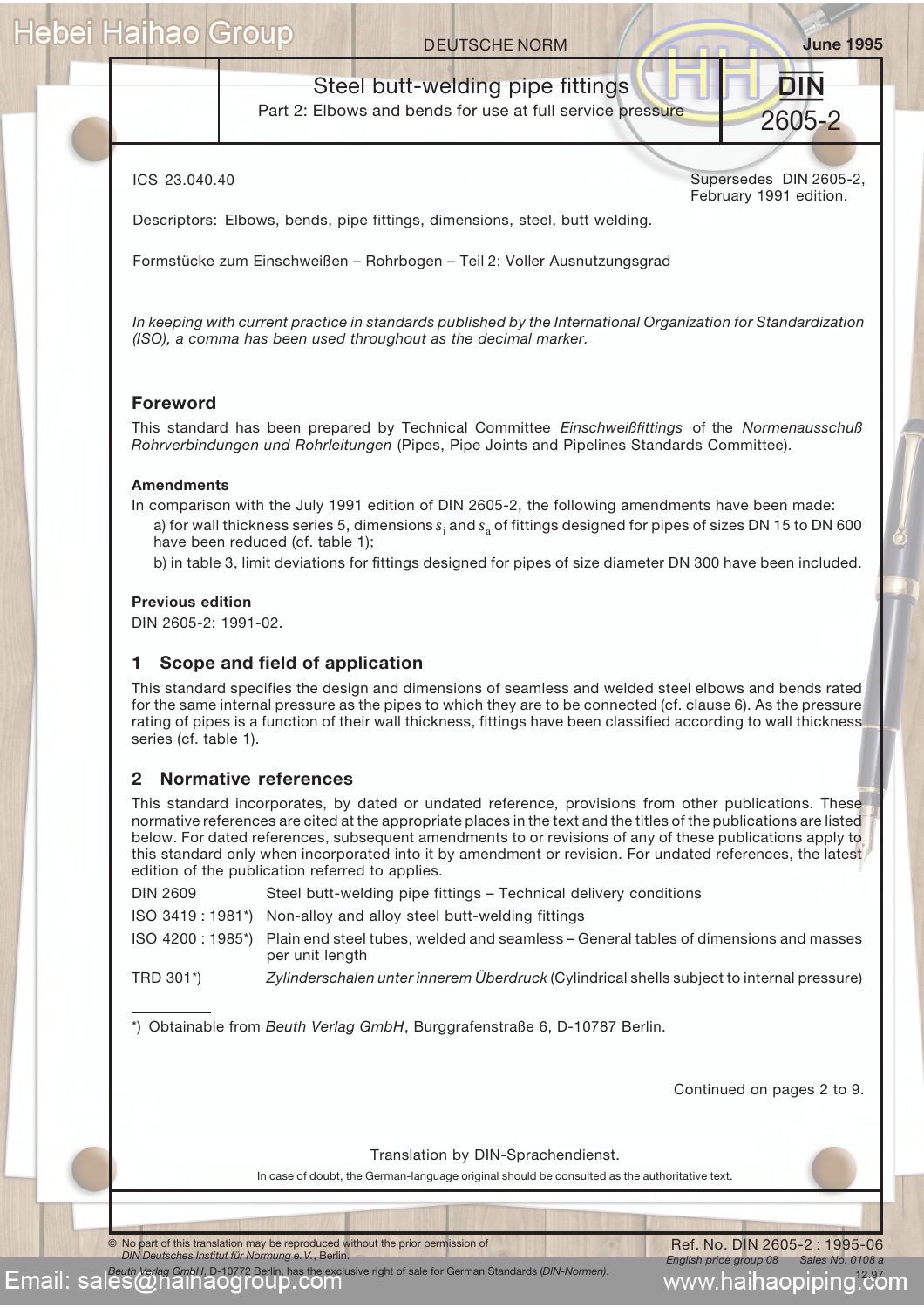### $H$ Group Page 2 ınaol

DIN 2605-2 : 1995-06

### **3 Types and designation**







*r* is a design dimension, to be calculated as follows:

|          |  | type 2: $r \approx 1.0 \cdot d_a$ ; |
|----------|--|-------------------------------------|
| type 3:  |  | $r \approx 1.5 \cdot d_{\rm a}$ ;   |
| type 5:  |  | $r \approx 2.5 \cdot d_{\rm a}$ ;   |
| type 10: |  | $r \approx 5.0 \cdot d_{\rm a}$ ;   |
| type 20: |  | $r \approx 10,0 \cdot d_{\rm a}$ .  |
|          |  |                                     |

### **Figure 1**

The standard designation for a type 3 (3), welded (W) 90 $^{\circ}$  (90) elbow as specified in this standard (2) with  $d_{\circ}$ equal to 88,9 mm and *s* equal to 5,6 mm, made of material group F steel as specified in DIN 2609 (F) shall read:

Elbow DIN 2605 – 2 – 90 – 3 – 88,9  $\times$  5,6 W – F

www.haihaopiping.com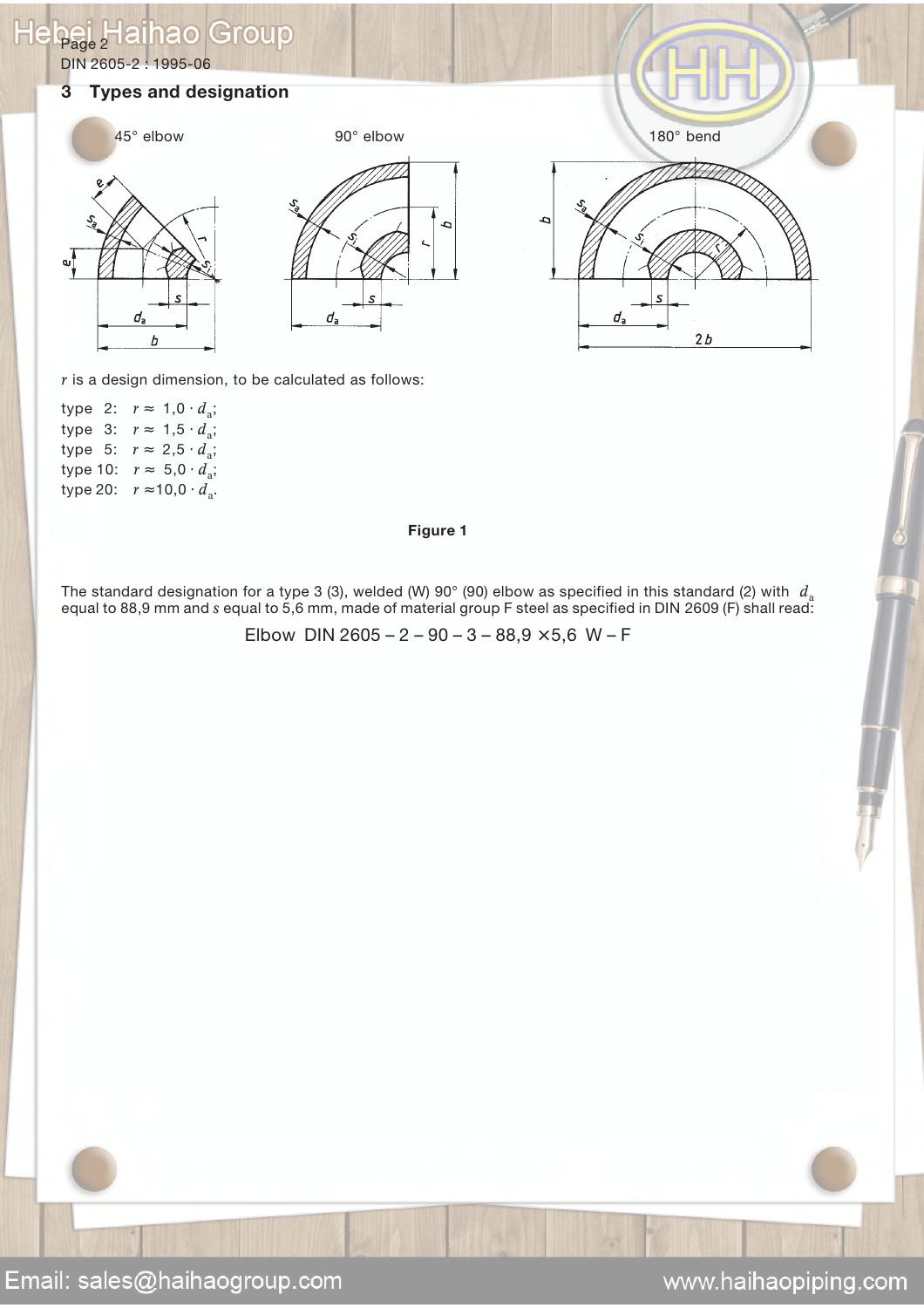

### **4 Dimensions**

### **Table 1: Dimensions** (For tolerances, see table 2.)

|              | Pipe outside | Pipe                                          |     |                                 |                                 |                                          |                                                                                  |                                                                                                  |                  |                                 | Wall thickness series               |     |                                      |                                 |               |                                  |                                 |                               |                                 |                                  |
|--------------|--------------|-----------------------------------------------|-----|---------------------------------|---------------------------------|------------------------------------------|----------------------------------------------------------------------------------|--------------------------------------------------------------------------------------------------|------------------|---------------------------------|-------------------------------------|-----|--------------------------------------|---------------------------------|---------------|----------------------------------|---------------------------------|-------------------------------|---------------------------------|----------------------------------|
| Nominal size | diameter,    | type                                          |     | 1                               |                                 |                                          | $\boldsymbol{2}$                                                                 |                                                                                                  |                  | 3                               |                                     |     | 4                                    |                                 |               | 5                                |                                 | $\boldsymbol{r}$              | $\boldsymbol{b}$                | e                                |
| <b>DN</b>    | $d_a^{\ 1})$ |                                               | s   | $s_i$                           | $s_a^2$                         | $\boldsymbol{S}$                         | $\mathcal{S}_{\hat{1}}$                                                          | $s_a^2$                                                                                          | $\boldsymbol{s}$ | $s_i$                           | $s_a^2$                             | S   | $s_i$                                | $s_a^2$                         | $\mathcal{S}$ | $s_i$                            | $s_a^2$                         |                               |                                 |                                  |
| 15           | 21,3         | $\overline{\mathbf{c}}$<br>3<br>5             | 1,6 | 3,1<br>2,2<br>1,9               | 1,3<br>1,4<br>1,5               | $\overbrace{\phantom{12322111}}$         | -----                                                                            | $\overline{\phantom{0}}$<br>$\overline{\phantom{m}}$<br>$\overbrace{\phantom{12322111}}$         | 2,0              | 3,8<br>2,7<br>2,4               | 1,7<br>1,8<br>1,8                   | 3,2 | $5,6$<br>4,2<br>3,8                  | 2,6<br>$^{2,8}_{2,9}$           | 4,0           | 6,7<br>$\frac{5,2}{4,7}$         | 3,2<br>3,4<br>3,6               | 17,5<br>28<br>42,5            | 28<br>38<br>53                  | $\overline{7}$<br>12<br>$18$     |
| 20           | 26,9         | $\overline{\mathbf{c}}$<br>3<br>5             | 1,6 | 2,7<br>2,4<br>1,9               | 1,4<br>1,4<br>1,5               |                                          | ---<br>$\overline{\phantom{0}}$                                                  | $\overline{\phantom{m}}$<br>—                                                                    | 2,3              | 3,7<br>3,4<br>2,7               | 1,9<br>2,0<br>2,1                   | 3,2 | 5,1<br>4,6<br>3,7                    | $2,7$<br>$2,7$<br>$2,9$         | 4,0           | $6,2$<br>5,6<br>4,6              | 3,3<br>3,3<br>3,6               | 25<br>29<br>57,5              | 39<br>43<br>71                  | 10<br>12<br>24                   |
| 25           | 33,7         | $\overline{c}$<br>3<br>5                      | 2,0 | 4,2<br>2,9<br>2,4               | 1,6<br>1,7<br>1,9               | e al<br>$\overbrace{\phantom{12322111}}$ | $\overline{\phantom{0}}$                                                         | $\overline{\phantom{a}}$<br>$\overline{\phantom{m}}$<br>$\overline{\phantom{0}}$                 | 2,6              | 5,3<br>3,7<br>3,0               | 2,1<br>2,2<br>2,4                   | 3,2 | 6,3<br>4,5<br>3.7                    | $^{2,6}_{2,7}$<br>2,9           | 4,0           | 7,5<br>5,5<br>4,6                | 3,1<br>3,4<br>3,6               | 25<br>38<br>72,5              | 42<br>56<br>90                  | $10$<br>16<br>$30\,$             |
| 32           | 42,4         | $\overline{c}$<br>3<br>5                      | 2,0 | 4,1<br>2,9<br>2,3               | 1,6<br>1,7<br>1,9               | $\overline{\phantom{a}}$                 | $\overline{\phantom{0}}$<br>$\overbrace{\phantom{123221111}}$                    | $\overbrace{\phantom{1232211}}$                                                                  | 2,6              | 5,2<br>3,7<br>3,0               | 2,1<br>2,2<br>2,4                   | 3,6 | 6,9<br>$5,0$<br>4,2                  | $^{2,9}_{3,1}$<br>3,3           | 4,0           | $\frac{7,5}{5,5}$<br>4,6         | 3,1<br>3,4<br>3,6               | 32<br>48<br>92,5              | 53<br>69<br>114                 | 13<br>20<br>38                   |
| 40           | 48,3         | $\overline{\mathbf{c}}$<br>3<br>5             | 2,0 | 3,9<br>2,8<br>2,3               | 1,6<br>1,7<br>1,9               | $\overline{\phantom{0}}$                 | ---<br>$\hspace{0.05cm}$                                                         | $\overline{\phantom{a}}$<br>$\overline{\phantom{m}}$<br>$\overline{\phantom{m}}$                 | 2,6              | 4,9<br>3,6<br>3,0               | 2,1<br>2,3<br>2,4                   | 4,0 | 7,3<br>5,5<br>4,6                    | 3,2<br>3,4<br>3,7               | 5,0           | 8,8<br>6,8<br>5,7                | 3,9<br>4,2<br>4,5               | 38<br>57<br>107,5             | 62<br>82<br>132                 | 16<br>24<br>45                   |
| 50           | 60,3         | 2<br>3<br>5<br>10<br>20                       | 2,0 | 3,5<br>2,7<br>2,3<br>2,2<br>2.1 | 1,7<br>1,8<br>1,9<br>1,9<br>2,0 |                                          | $\overline{\phantom{0}}$<br>$\overline{\phantom{a}}$<br>$\overline{\phantom{0}}$ | -<br>$\overline{\phantom{m}}$<br>$\frac{1}{2}$                                                   | 2,9              | 5,0<br>3,9<br>3,4<br>3,2<br>3,0 | 2,4<br>2,5<br>2,7<br>2,8<br>2,9     | 4,5 | 7,6<br>$_{6,0}$<br>5,2<br>4,9<br>4,7 | 3,7<br>3,9<br>4,1<br>4,3<br>4,4 | 5,6           | 9,2<br>7,4<br>6,4<br>6,0<br>5,8  | 4,5<br>4,8<br>5,1<br>5,3<br>5,4 | 51<br>76<br>135<br>254<br>508 | 81<br>106<br>165<br>284<br>538  | 21<br>$32\,$<br>56<br>105<br>210 |
| 65           | 76,1         | $\overline{\mathbf{c}}$<br>3<br>5<br>10<br>20 | 2,3 | 4,1<br>3,1<br>2,7<br>2,5<br>2,4 | 1,9<br>2,0<br>2,1<br>2,2<br>2,3 | $\overbrace{\qquad \qquad }$             | $\overline{\phantom{a}}$<br>—<br>$\overline{\phantom{0}}$                        | $\qquad \qquad$<br>$\qquad \qquad \qquad$<br>$\overbrace{\phantom{12322111}}$<br>$\qquad \qquad$ | 2,9              | 5,1<br>3,9<br>3,3<br>3,2<br>3,0 | 2,4<br>$2,5$<br>$2,7$<br>2,8<br>2,9 | 5.0 | 8,6<br>6,7<br>5,7<br>5,4<br>5,2      | 4,0<br>4,3<br>4,6<br>4,8<br>4,9 | 7,1           | 11,8<br>9,3<br>8,1<br>7,6<br>7,3 | 5,6<br>6,0<br>6,5<br>6,7<br>6,9 | 63<br>95<br>175<br>318<br>635 | 102<br>133<br>213<br>356<br>673 | $26\,$<br>39<br>73<br>132<br>268 |

Dashes stand for non-sta<mark>nda</mark>rdized sizes.

<sup>1</sup>) Pipe outside diameters have been selected in accordance with series 1 as specified in ISO 4200.

<sup>2</sup>) For butt joints to be made properly, the outer bend thickness,  $s_a$ , at the abutting edge shall at least be equal to the pipe wall thickness, *s*.

(continued)

Page 3<br>DIN 2605-2 : 1995-06 DIN 2605-2 : 1995-06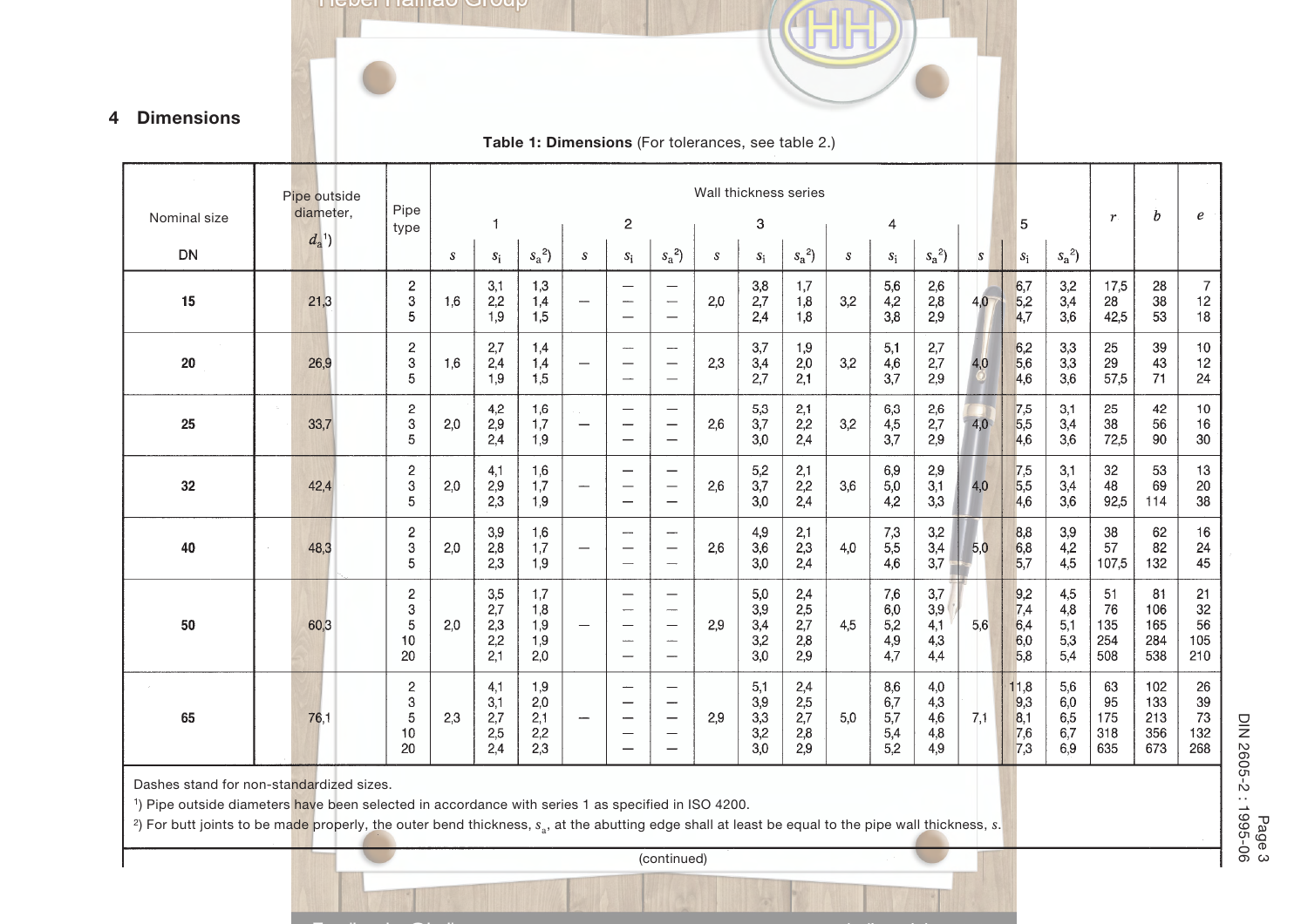**TIGDEL LIGHTED** OTOUP

|              |                           |                                                |     |                                                       |                                 |                          | Table 1 (continued)                                                                                               |                                                                                |     |                                  |                                 |     |                                    |                                 |      |                                      |                                      |                                   |                                   |                                  |                        |
|--------------|---------------------------|------------------------------------------------|-----|-------------------------------------------------------|---------------------------------|--------------------------|-------------------------------------------------------------------------------------------------------------------|--------------------------------------------------------------------------------|-----|----------------------------------|---------------------------------|-----|------------------------------------|---------------------------------|------|--------------------------------------|--------------------------------------|-----------------------------------|-----------------------------------|----------------------------------|------------------------|
| Nominal size | Pipe outside<br>diameter, | Pipe<br>type                                   |     | Wall thickness series<br>$\overline{\mathbf{c}}$<br>1 |                                 |                          |                                                                                                                   |                                                                                |     |                                  |                                 |     |                                    | 5<br>3<br>4                     |      |                                      |                                      | $\mathbf{r}$                      | b                                 | $\boldsymbol{e}$                 | Page 4<br>DIN 2605-2 : |
| DN           | $d_{a}^{1}$               |                                                | S   | $S_{\rm i}$                                           | $s_a^2$                         | S                        | $S_i$                                                                                                             | $s_a^2$                                                                        | S   | $s_i$                            | $s_a^2$                         | S   | $s_i$                              | $s_a^2$                         | S    | $s_i$                                | $s_a^2$                              |                                   |                                   |                                  | 1995-06                |
| 80           | 88,9                      | $\mathbf{2}$<br>3<br>5<br>10<br>20             | 2,3 | 4,0<br>3,1<br>2,7<br>2,5<br>2,4                       | 1,9<br>2,0<br>2,1<br>2,2<br>2,3 | $\overline{\phantom{a}}$ | $\overline{\phantom{m}}$<br>-<br>$\overline{\phantom{a}}$<br>$\overline{\phantom{a}}$<br>$\overline{\phantom{0}}$ | $\qquad \qquad$<br>$\overline{\phantom{a}}$<br>$\overbrace{\qquad \qquad }^{}$ | 3,2 | 5,5<br>4,3<br>3,7<br>3,5<br>3,3  | 2,6<br>2,8<br>3,0<br>3,1<br>3,2 | 5.6 | 9,4<br>7,4<br>6,4<br>6,1<br>5,8    | 4,6<br>4,8<br>5,1<br>5,4<br>5,5 | 8,0  | 13,0<br>10,5<br>9,1<br>8,6<br>8,3    | 6,4<br>6,8<br>7,3<br>7,6<br>7,8      | 76<br>114<br>205<br>381<br>762    | 121<br>159<br>250<br>425<br>806   | 32<br>47<br>85<br>158<br>316     |                        |
| 100          | 114,3                     | $\overline{c}$<br>$\mathsf 3$<br>5<br>10<br>20 | 2,6 | 4,3<br>3,4<br>3,0<br>2,8<br>2,7                       | 2,2<br>2,3<br>2,4<br>2,5<br>2,6 | $\overline{\phantom{m}}$ | -<br>$\overline{\phantom{0}}$                                                                                     | $\overline{\phantom{a}}$<br>$\overline{\phantom{0}}$                           | 3,6 | 5,9<br>4,7<br>4,1<br>3,9<br>3,8  | 3,0<br>3,1<br>3,3<br>3,5<br>3,6 | 6,3 | 10,2<br>8,2<br>7,2<br>6,8<br>6,5   | 5,2<br>5,5<br>5,8<br>6,0<br>6,2 | 8,8  | 13,9<br>11,3<br>10,0<br>9,4<br>9,1   | 7,1<br>7,6<br>8,0<br>8,4<br>8,6      | 102<br>152<br>270<br>508<br>1016  | 159<br>210<br>327<br>565<br>1073  | 42<br>63<br>112<br>210<br>421    |                        |
| 125          | 139,7                     | $\mathbf{2}$<br>$\,3$<br>5<br>10<br>20         | 2,6 | 4,3<br>3,4<br>3,0<br>2,8<br>2,7                       | 2,2<br>2,3<br>2,4<br>2,5<br>2,6 | $\overline{\phantom{m}}$ | $\overline{\phantom{0}}$<br>-                                                                                     | ---<br>$\overbrace{\phantom{1232211}}$                                         | 4,0 | 6,5<br>5,2<br>4,6<br>4,3<br>4,2  | 3,3<br>3,5<br>3,7<br>3,9<br>3,9 | 6,3 | 10,1<br>8,2<br>7,2<br>6,8<br>6,5   | 5,2<br>5,5<br>5,8<br>6,1<br>6,2 | 10   | 15,6<br>12,8<br>11,3<br>10,7<br>10,3 | 8,1<br>8,6<br>9,1<br>9,5<br>9,7      | 127<br>190<br>330<br>635<br>1270  | 197<br>260<br>400<br>705<br>1340  | 53<br>79<br>137<br>263<br>526    |                        |
| 150          | 168,3                     | $\overline{2}$<br>$\,3$<br>5<br>10<br>20       | 2,6 | 4,3<br>3,4<br>3,0<br>2,8<br>2,7                       | 2,2<br>2,3<br>2,4<br>2,5<br>2,6 | 4,0                      | 6,5<br>5,2<br>4,6<br>4,3<br>4,2                                                                                   | 3,3<br>3,5<br>3,7<br>3,9<br>3,9                                                | 4,5 | 7,3<br>5,9<br>5,2<br>4,9<br>4,7  | 3,7<br>3,9<br>4,1<br>4,3<br>4,4 | 7,1 | 11,4<br>9,2<br>8,1<br>7,6<br>7,4   | 5,8<br>6,2<br>6,5<br>6,8<br>7,0 | 11   | 17,3<br>14,1<br>12,5<br>11,8<br>11,3 | 8,9<br>9,5<br>10,0<br>10,5<br>10,7   | 152<br>229<br>390<br>762<br>1524  | 237<br>313<br>474<br>846<br>1608  | 63<br>95<br>162<br>316<br>631    |                        |
| 200          | 219,1                     | 2<br>3<br>5<br>10<br>20                        | 2,9 | 4,7<br>3,8<br>3,3<br>3,1<br>3,0                       | 2,4<br>2,6<br>2,7<br>2,8<br>2,9 | 4,5                      | 7,2<br>5,8<br>5,2<br>4,8<br>4,7                                                                                   | 3,7<br>3,9<br>4,1<br>4,3<br>4,4                                                | 6,3 | 10,0<br>8,1<br>7,2<br>6,8<br>6,5 | 5,2<br>5,5<br>5,8<br>6,1<br>6,2 | 8,0 | 12,6<br>10,3<br>9,1<br>8,6<br>8,3  | 6,6<br>7,0<br>7,3<br>7,7<br>7,8 | 12,5 | 19,3<br>15,9<br>14,2<br>13,3<br>12,9 | 10,2<br>10,8<br>11,4<br>11,9<br>12,2 | 203<br>305<br>510<br>1016<br>2032 | 313<br>414<br>620<br>1126<br>2142 | 84<br>126<br>211<br>421<br>842   |                        |
| 250          | 273                       | $\mathbf{2}$<br>3<br>5<br>$10$<br>20           | 2,9 | 4,7<br>3,8<br>3,3<br>3,1<br>3,0                       | 2,4<br>2,6<br>2,7<br>2,8<br>2,9 | 5,0                      | 7,9<br>6,4<br>5,7<br>5,4<br>5,2                                                                                   | 4,2<br>4,4<br>4,6<br>4,8<br>4,9                                                | 6,3 | 10,0<br>8,1<br>7,2<br>6,8<br>6.5 | 5,2<br>5,5<br>5,8<br>6,1<br>6,2 | 8,8 | 13,8<br>11,3<br>10,0<br>9,4<br>9.1 | 7,3<br>7,7<br>8,1<br>8,5<br>8,6 | 14,2 | 21,9<br>18,1<br>16,1<br>15,2<br>14,6 | 11,6<br>12,3<br>12,9<br>13,6<br>13,9 | 254<br>381<br>650<br>1270<br>2540 | 391<br>518<br>787<br>1407<br>2677 | 105<br>158<br>269<br>526<br>1052 |                        |

Dashes stand for non-standardized sizes.

 $\mathsf{F}$  For <sup>1</sup>) and <sup>2</sup>), see page 3.



DIN 2605-2 : 1995-06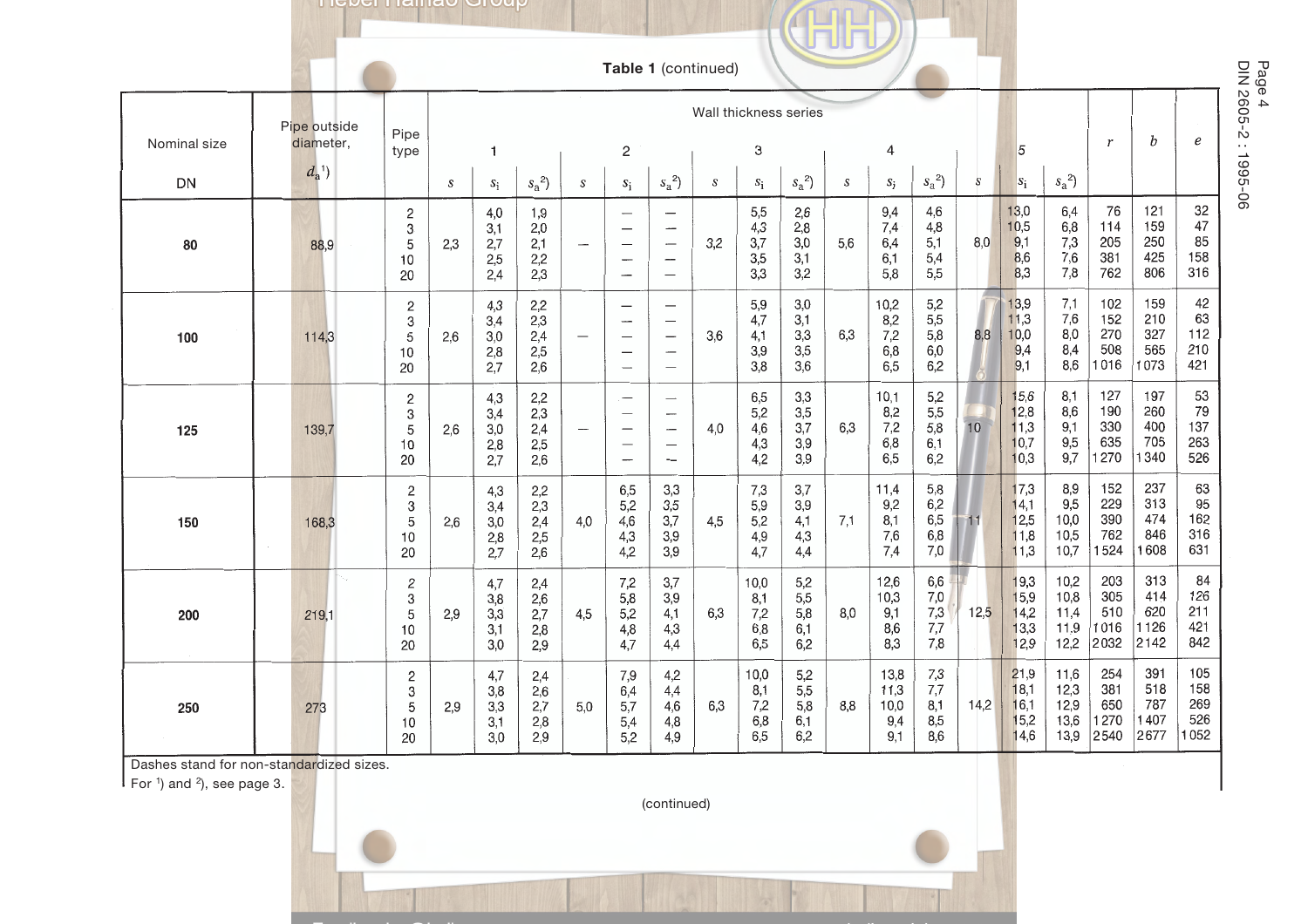**TIGDEL LIGHTED** OTOUP

**Table 1** (continued)

|              | Pipe outside                             |                                      |     | Wall thickness series           |                                 |                                    |                                  |                                 |      |                                      |                                      |                  |                                                       |                                                  |              |                                      |                                                                                       |                                     |                                      |                                   |
|--------------|------------------------------------------|--------------------------------------|-----|---------------------------------|---------------------------------|------------------------------------|----------------------------------|---------------------------------|------|--------------------------------------|--------------------------------------|------------------|-------------------------------------------------------|--------------------------------------------------|--------------|--------------------------------------|---------------------------------------------------------------------------------------|-------------------------------------|--------------------------------------|-----------------------------------|
| Nominal size | diameter,                                | Pipe<br>type                         |     | -1                              |                                 |                                    | $\mathbf 2$                      |                                 |      | 3                                    |                                      |                  | 4                                                     |                                                  |              | 5                                    |                                                                                       | $\boldsymbol{r}$                    | b                                    | e                                 |
| DN           | $d_a^{\ 1})$                             |                                      | S   | $s_i$                           | $s_a^2$ )                       | $\boldsymbol{s}$                   | $\mathcal{S}_1$                  | $s_a^2$                         | S    | $s_i$                                | $s_a^2$                              | $\boldsymbol{s}$ | $s_i$                                                 | $s_a^2$                                          | <sub>S</sub> | $\mathcal{S}_1$                      | $s_a^2$                                                                               |                                     |                                      |                                   |
| 300          | 323,9                                    | $\overline{c}$<br>3<br>5<br>10<br>20 | 2,9 | 4,6<br>3,7<br>3,3<br>3,1<br>3.0 | 2,4<br>2,6<br>2,7<br>2,8<br>2,9 | 5,6<br>$\mathcal{L}_{\mathcal{A}}$ | 8,8<br>7,2<br>6,4<br>6,0<br>5,8  | 4,7<br>4,9<br>5,2<br>5,4<br>5,5 | 7,1  | 11,1<br>9,1<br>8,1<br>7,6<br>7,4     | 5,9<br>6,2<br>6,5<br>6,8<br>7.0      | 10               | 15,6<br>12,8<br>11,4<br>10,7<br>10,3                  | 8,3<br>8,7<br>9,2<br>9,6<br>9,8                  | 16           | 24,6<br>20,3<br>18,1<br>17,1<br>16,5 | 13,1<br>13,9<br>14,6<br>15,3<br>15,6                                                  | 305<br>457<br>775<br>1524<br>3048   | 467<br>619<br>937<br>1626<br>3210    | 126<br>189<br>321<br>631<br>1261  |
| 350          | 355,6                                    | $\overline{c}$<br>3<br>5<br>10<br>20 | 3,2 | 4,9<br>4,1<br>3,7<br>3,4<br>3,3 | 2,7<br>2,8<br>3,0<br>3,1<br>3,2 | 5.6                                | 8,4<br>7,0<br>6,4<br>6,0<br>5,8  | 4,7<br>4,9<br>5,2<br>5,4<br>5,5 | 8,0  | 12,0<br>10,0<br>9,1<br>8,5<br>8,3    | 6,7<br>7,0<br>7,4<br>7,7<br>7,9      | 11               | 16,4<br>13,8<br>12,5<br>11,7<br>11,3                  | 9,2<br>9,7<br>10,1<br>10,6<br>10,8               | 17,5         | 25,8<br>21,8<br>19,8<br>18,6<br>18,0 | 14,5<br>15,3<br>16,0<br>16,8<br>17,1                                                  | 356<br>533<br>850<br>1778<br>3556   | 533<br>711<br>1028<br>1956<br>3734   | 148<br>221<br>352<br>737<br>1473  |
| 400          | 406,4                                    | $\overline{c}$<br>3<br>5<br>10<br>20 | 3,2 | 4,9<br>4,0<br>3,7<br>3,4<br>3,3 | 2,7<br>2,8<br>3,0<br>3,1<br>3,2 | 6,3                                | 9,5<br>7,9<br>7,2<br>6,7<br>6,8  | 5,3<br>5,6<br>5,8<br>6,1<br>6,2 | 8,8  | 13,2<br>11,0<br>10,0<br>9,4<br>9,1   | 7,4<br>7,7<br>8,1<br>8,5<br>8,6      | 12,5             | 18,7<br>15,6<br>14,2<br>13,3<br>12,9                  | 10,4<br>11,0<br>11,5<br>12,0<br>12,3             | 20           | 29,5<br>24,9<br>22,6<br>21,2<br>20,6 | 16,5<br>17,4<br>18,2<br>19,2<br>19,5                                                  | 406<br>610<br>970<br>2032<br>4064   | 610<br>813<br>1173<br>2235<br>4267   | 168<br>253<br>402<br>842<br>1683  |
| 450          | 457                                      | $\overline{c}$<br>3<br>5<br>10<br>20 | 4.0 | 6,1<br>5,0<br>4,6<br>4,3<br>4,2 | 3,4<br>3,5<br>3,7<br>3,9<br>4,0 | 6,3                                | 9,5<br>7,9<br>7,1<br>6,7<br>6,5  | 5,3<br>5,6<br>5,8<br>6,1<br>6,2 | 10   | 15,0<br>12,5<br>11,3<br>10,7<br>10,3 | 8,4<br>8,8<br>9,2<br>9,6<br>9,8      | 14,2             | 21,1<br>17,7<br>16,0<br>15,1<br>14,6                  | 11,8<br>12,4<br>13,0<br>13,6<br>13,9             | 22,2         | 32,7<br>27,6<br>25,0<br>23,6<br>22,8 | 18,3<br>19,4<br>20,3<br>21,3<br>21,7                                                  | 457<br>686<br>1122<br>2286<br>4572  | 686<br>914<br>1350<br>2515<br>4801   | 189<br>284<br>465<br>947<br>1894  |
| 500          | 508                                      | $\overline{c}$<br>3<br>5<br>10<br>20 | 4,0 | 6,1<br>5,0<br>4,6<br>4,3<br>4,2 | 3,4<br>3,5<br>3,7<br>3,9<br>4,0 | 6,3                                | 9,5<br>7,9<br>7,2<br>6,7<br>6,5  | 5,3<br>5,6<br>5,8<br>6,1<br>6,2 | 11   | 16,5<br>13,8<br>12,5<br>11,7<br>11.3 | 9,2<br>9,7<br>10,1<br>10,6<br>10,8   | 16               | 23,8<br>20,0<br>18,1<br>17,0<br>16,5                  | 13,3<br>14,0<br>14,7<br>15,4<br>15,7             | 25           | 36,8<br>31,1<br>28,2<br>26,5<br>25,7 | 20,7<br>21,8<br>22,9<br>23,9<br>24,4                                                  | 508<br>762<br>1245<br>2540<br>5080  | 762<br>1016<br>1500<br>2794<br>5334  | 210<br>316<br>516<br>1052<br>2104 |
| 600          | 610                                      | 2<br>3<br>5<br>10<br>20              | 5,0 | 7,6<br>6,3<br>5,7<br>5,4<br>5,2 | 4,2<br>4,4<br>4,6<br>4,8<br>4,9 | 6,3                                | 9,5<br>7,9<br>7,1<br>6,7<br>6,5  | 5,3<br>5,6<br>5,8<br>6,1<br>6,2 | 12,5 | 18,7<br>15,7<br>14,1<br>13,3<br>12,9 | 10,4<br>11,0<br>11,5<br>12,0<br>12,3 | 17,5             | 26,1<br>21,9<br>19,7<br>18,6<br>18,0                  | 14,6<br>15,3<br>16,1<br>16,8<br>17,1             | 30           | 44,1<br>37,3<br>33,7<br>31,9<br>30,8 | 24,8<br>26,2<br>27,5<br>28,7<br>29,3                                                  | 610<br>914<br>1525<br>3050<br>6100  | 914<br>1219<br>1830<br>3355<br>6405  | 253<br>379<br>632<br>1263<br>2527 |
| 700          | 711                                      | $\mathbf{2}$<br>3<br>5<br>10<br>20   | 5,0 | 7,4<br>6,2<br>5,6<br>5,3<br>5,2 | 4,3<br>4,5<br>4,7<br>4,9<br>4,9 | 7,1                                | 10,7<br>8,8<br>8,0<br>7,6<br>7,3 | 6,0<br>6,3<br>6,6<br>6,9<br>7,0 | 12,5 | 18,5<br>15,5<br>14,0<br>13,3<br>12,9 | 10,5<br>11,0<br>11,5<br>12,0<br>12,3 | 20               | 29,5<br>24,8<br>22,5<br>-<br>$\overline{\phantom{m}}$ | 16,7<br>17,6<br>18,4<br>$\overline{\phantom{0}}$ | 32           | 46,8<br>39,7<br>35,9                 | 26,5<br>28,0<br>29,4<br>$\overbrace{\phantom{123221111}}$<br>$\overline{\phantom{a}}$ | 711<br>1067<br>1778<br>3555<br>7110 | 1066<br>1422<br>2133<br>3911<br>7466 | 295<br>442<br>737<br>1473<br>945  |
|              | Dashes stand for non-standardized sizes. |                                      |     |                                 |                                 |                                    |                                  |                                 |      |                                      |                                      |                  |                                                       |                                                  |              |                                      |                                                                                       |                                     |                                      |                                   |

For  $\overline{1}$ ) and  $\overline{2}$ ), see page 3<sub>.</sub>

(continued)

90-9661 : 2-9092 NIO<br>90-9661 : 2-9092 NIO<br>P DIN 2605-2 : 1995-06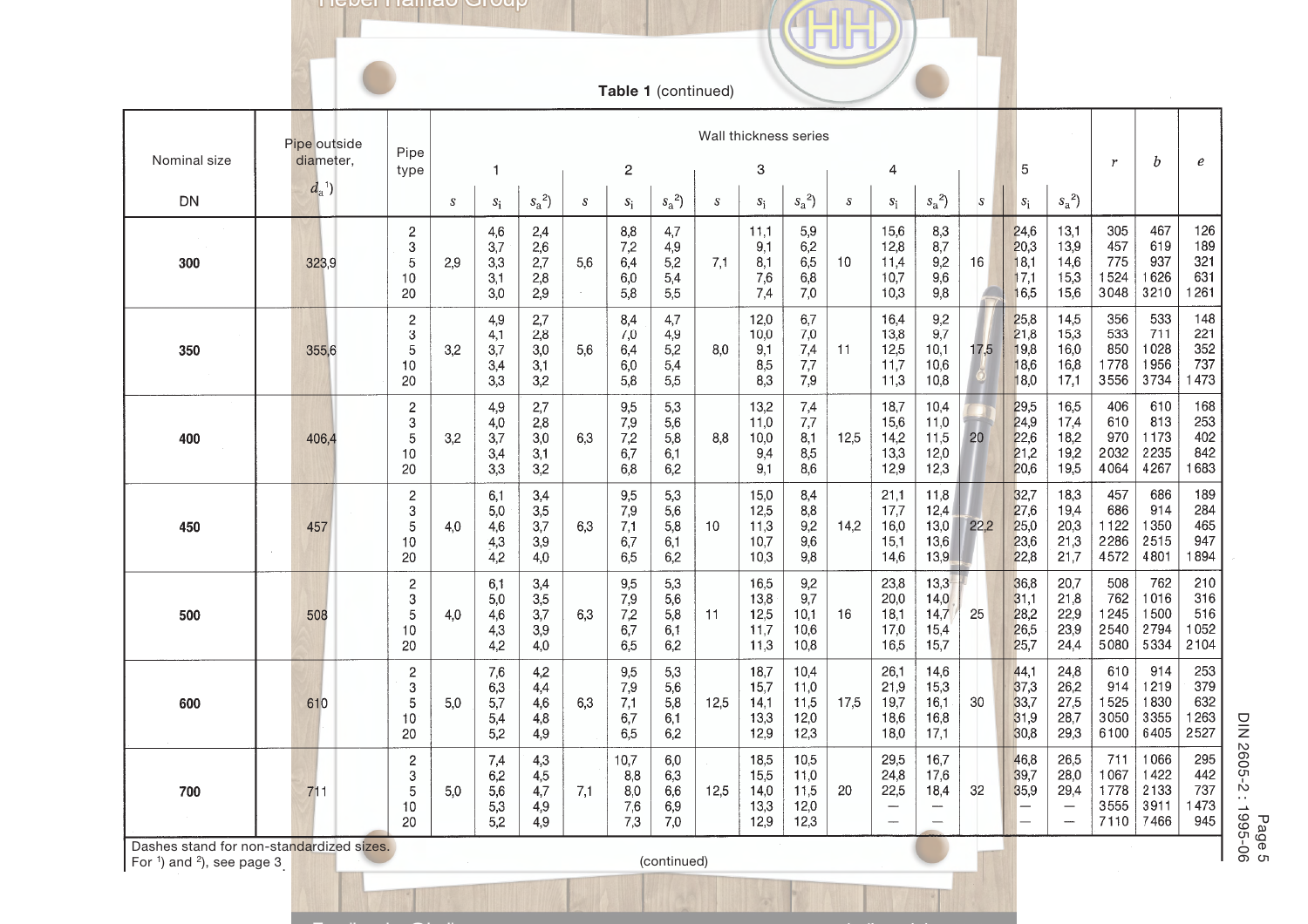**I** ICDCI I IGILIAO OI OUP

| <b>Table 1</b> (concluded) |
|----------------------------|

T

|                                                                                               |              |                                               |                  |                                 |                                 |      |                                      | Table 1 (concluded)                  |                          |                                                                                                              |                                                                        |                          |                                                                                              |                                                                              |                            |                                |                                                                                                                                                         |                                        |                                       |                                     |                                          |
|-----------------------------------------------------------------------------------------------|--------------|-----------------------------------------------|------------------|---------------------------------|---------------------------------|------|--------------------------------------|--------------------------------------|--------------------------|--------------------------------------------------------------------------------------------------------------|------------------------------------------------------------------------|--------------------------|----------------------------------------------------------------------------------------------|------------------------------------------------------------------------------|----------------------------|--------------------------------|---------------------------------------------------------------------------------------------------------------------------------------------------------|----------------------------------------|---------------------------------------|-------------------------------------|------------------------------------------|
|                                                                                               | Pipe outside |                                               |                  |                                 |                                 |      |                                      |                                      |                          | Wall thickness series                                                                                        |                                                                        |                          |                                                                                              |                                                                              |                            |                                |                                                                                                                                                         |                                        |                                       |                                     | Page 6<br>Page 6<br>DIN 2605-2 : 1995-06 |
| Nominal size                                                                                  | diameter,    | Pipe<br>type                                  |                  | 1                               |                                 |      | 2                                    |                                      |                          | 3                                                                                                            |                                                                        |                          | 4                                                                                            |                                                                              |                            | 5                              |                                                                                                                                                         | r                                      | b                                     | e                                   |                                          |
| DN                                                                                            | $d_a^{\ 1})$ |                                               | $\boldsymbol{S}$ | $s_{\rm i}$                     | $s_a^2$                         | S    | $S_i$                                | $s_a^2$                              | S                        | $S_i$                                                                                                        | $s_a^2$ )                                                              | S                        | $s_i$                                                                                        | $s_a^2$                                                                      | $\boldsymbol{\mathcal{S}}$ | $S_i$                          | $s_a^2$                                                                                                                                                 |                                        |                                       |                                     |                                          |
| 800                                                                                           | 813          | $\overline{\mathbf{c}}$<br>3<br>5<br>10<br>20 | 5,6              | 8,3<br>7,0<br>6,3<br>6,0<br>5,8 | 4,8<br>5,0<br>5,2<br>5,4<br>5,5 | 8,0  | 12,0<br>10,0<br>9,0<br>8,5<br>8,3    | 6,8<br>7,1<br>7,4<br>7,7<br>7,9      | 12,5                     | 18,5<br>15,5<br>14,0<br>13,3<br>12,9                                                                         | 10,5<br>11,0<br>11,5<br>12,0<br>12,3                                   | 22,2                     | 32,8<br>27,6<br>24,9<br>$\overline{\phantom{0}}$                                             | 18,5<br>19,5<br>20,4<br>$\overline{\phantom{m}}$                             | 36                         | 52,8<br>44,7<br>40,4           | 29,9<br>31,5<br>33,0<br>$\overbrace{\qquad \qquad }$                                                                                                    | 813<br>1219<br>2033<br>4065<br>8130    | 1220<br>1626<br>2439<br>4472<br>8537  | 337<br>505<br>842<br>1684<br>3368   |                                          |
| 900                                                                                           | 914          | 2<br>3<br>5<br>10<br>20                       | 6.3              | 9,3<br>7,8<br>7,1<br>6,7<br>6,5 | 5,3<br>5,6<br>5,8<br>6,1<br>6,2 | 10   | 15,0<br>12,6<br>11,4<br>10,8<br>10,5 | 8,4<br>8,8<br>9,2<br>9,6<br>9,8      | 12,5                     | 18,5<br>15,5<br>14,0<br>13,3<br>12,9                                                                         | 10,5<br>11,0<br>11,5<br>12,0<br>12,3                                   | 25                       | 36,9<br>31,1<br>28,1                                                                         | 20,9<br>21,9<br>23,0<br>$\overline{\phantom{m}}$<br>$\overline{\phantom{m}}$ | 40                         | 58,6<br>49,6<br>44,9           | 33,2<br>35,0<br>36,7<br>$\qquad \qquad -$                                                                                                               | 914<br>1372<br>2285<br>4570<br>9140    | 1371<br>1829<br>2742<br>5027<br>9597  | 379<br>568<br>947<br>1893<br>3768   |                                          |
| 1000                                                                                          | 1016         | 2<br>3<br>5<br>10<br>20                       | 6,3              | 9,3<br>7,8<br>7,1<br>6,7<br>6,5 | 5,3<br>5,6<br>5,8<br>6,1<br>6,2 | 10   | 15,0<br>12,6<br>11,4<br>10,8<br>10.5 | 8,4<br>8,8<br>9,2<br>9,6<br>9,8      | 12,5                     | 18,5<br>15,5<br>14,0<br>13,3<br>12,9                                                                         | 10,5<br>11,0<br>11,5<br>12,0<br>12,3                                   | 28                       | 41,3<br>34,8<br>31,5<br>$\overline{\phantom{a}}$                                             | 23,3<br>24,6<br>25,7<br>$\overline{\phantom{0}}$<br>$\qquad \qquad -$        | 45                         | 65,9<br>55,8<br>50,5<br>-<br>╼ | 37,3<br>39,3<br>41,3<br>$\overline{\phantom{a}}$<br>$\overbrace{\phantom{1232211}}$                                                                     | 1016<br>1524<br>2540<br>5080<br>10160  | 1524<br>2032<br>3048<br>5588<br>10668 | 421<br>631<br>1052<br>2104<br>4208  |                                          |
| 1200                                                                                          | 1220         | $\mathbf{2}$<br>3<br>5<br>10<br>20            | 6,3              | 9,3<br>7,8<br>7,1<br>6,7<br>6,5 | 5,4<br>5,6<br>5,8<br>6,1<br>6,2 | 12,5 | 18,5<br>15,5<br>14,0<br>13,3<br>12,9 | 10,5<br>11,0<br>11,5<br>12,0<br>12,3 |                          | $\overline{\phantom{0}}$<br>$\overline{\phantom{a}}$                                                         | $\overline{\phantom{0}}$<br>$\overline{\phantom{0}}$                   | $\overline{\phantom{a}}$ | -<br>$\overline{\phantom{0}}$                                                                | $\overline{\phantom{0}}$<br>$\overline{\phantom{0}}$<br>$\qquad \qquad$      |                            | -<br>—<br>--<br>-<br>-         | $\overbrace{\phantom{12322111}}$<br>$\overline{\phantom{0}}$<br>$\qquad \qquad -$<br>$\overline{a}$                                                     | 1220<br>1830<br>3050<br>6100<br>12200  | 1830<br>2440<br>3660<br>6710<br>12810 | 505<br>758<br>1263<br>2527<br>5058  |                                          |
| 1400                                                                                          | 1420         | $\sqrt{2}$<br>3<br>$\sqrt{5}$<br>10<br>20     | 6,3              | 9,3<br>7,8<br>7,1<br>6,7<br>6,5 | 5,4<br>5,6<br>5,8<br>6,1<br>6,2 | 12,5 | 18,5<br>15,5<br>14,0<br>13,3<br>12,9 | 10,5<br>11,0<br>11,5<br>12,0<br>12,3 | --                       | -----<br>$\overline{\phantom{0}}$<br>-                                                                       | $\overline{a}$<br>$\overline{\phantom{m}}$<br>$\overline{\phantom{0}}$ | -                        | $\overline{\phantom{0}}$<br>$\overline{\phantom{0}}$<br>$\overline{\phantom{0}}$<br>—<br>--- | -<br>—<br>$\overline{\phantom{0}}$                                           | $\rightarrow$              | —<br>—                         | $\overline{\phantom{a}}$<br>$\overline{\phantom{0}}$<br>$\overbrace{\phantom{12322111}}$<br>$\overbrace{\qquad \qquad }^{}$<br>$\overline{\phantom{0}}$ | 1420<br>2130<br>3550<br>7100<br>14 200 | 2130<br>2840<br>4260<br>7810<br>14910 | 588<br>882<br>1471<br>2941<br>5882  |                                          |
| 1600                                                                                          | 1620         | $\overline{\mathbf{c}}$<br>3<br>5<br>10<br>20 | 6,3              | 9,3<br>7,8<br>7,1<br>6,7<br>6,5 | 5,3<br>5,6<br>5,8<br>6,1<br>6,2 | 12,5 | 18,5<br>15,5<br>14,0<br>13,3<br>12,9 | 10,5<br>11,0<br>11,5<br>12,0<br>12,3 | $\overline{\phantom{0}}$ | $\overline{\phantom{0}}$<br>$\overline{\phantom{a}}$<br>$\overline{\phantom{0}}$<br>$\overline{\phantom{0}}$ | $\overline{\phantom{a}}$<br>$\overline{\phantom{a}}$                   | -                        | $\overline{\phantom{m}}$<br>$\overline{\phantom{0}}$<br>$\cdots$                             | —<br>—<br>$\qquad \qquad -$<br>—                                             |                            |                                | $\overline{\phantom{a}}$<br>$\qquad \qquad -$                                                                                                           | 1620<br>2430<br>4050<br>8100<br>16 200 | 2430<br>3240<br>4860<br>8910<br>17010 | 671<br>1007<br>1678<br>3355<br>6710 |                                          |
| Dashes stand for non-standardized sizes.<br>For $\frac{1}{2}$ and $\frac{2}{2}$ , see page 3. |              |                                               |                  |                                 |                                 |      |                                      |                                      |                          |                                                                                                              |                                                                        |                          |                                                                                              |                                                                              |                            |                                |                                                                                                                                                         |                                        |                                       |                                     |                                          |
|                                                                                               |              |                                               |                  |                                 |                                 |      |                                      |                                      |                          |                                                                                                              |                                                                        |                          |                                                                                              |                                                                              |                            |                                |                                                                                                                                                         |                                        |                                       |                                     |                                          |
|                                                                                               |              |                                               |                  |                                 |                                 |      |                                      |                                      |                          |                                                                                                              |                                                                        |                          |                                                                                              |                                                                              |                            |                                |                                                                                                                                                         |                                        |                                       |                                     |                                          |

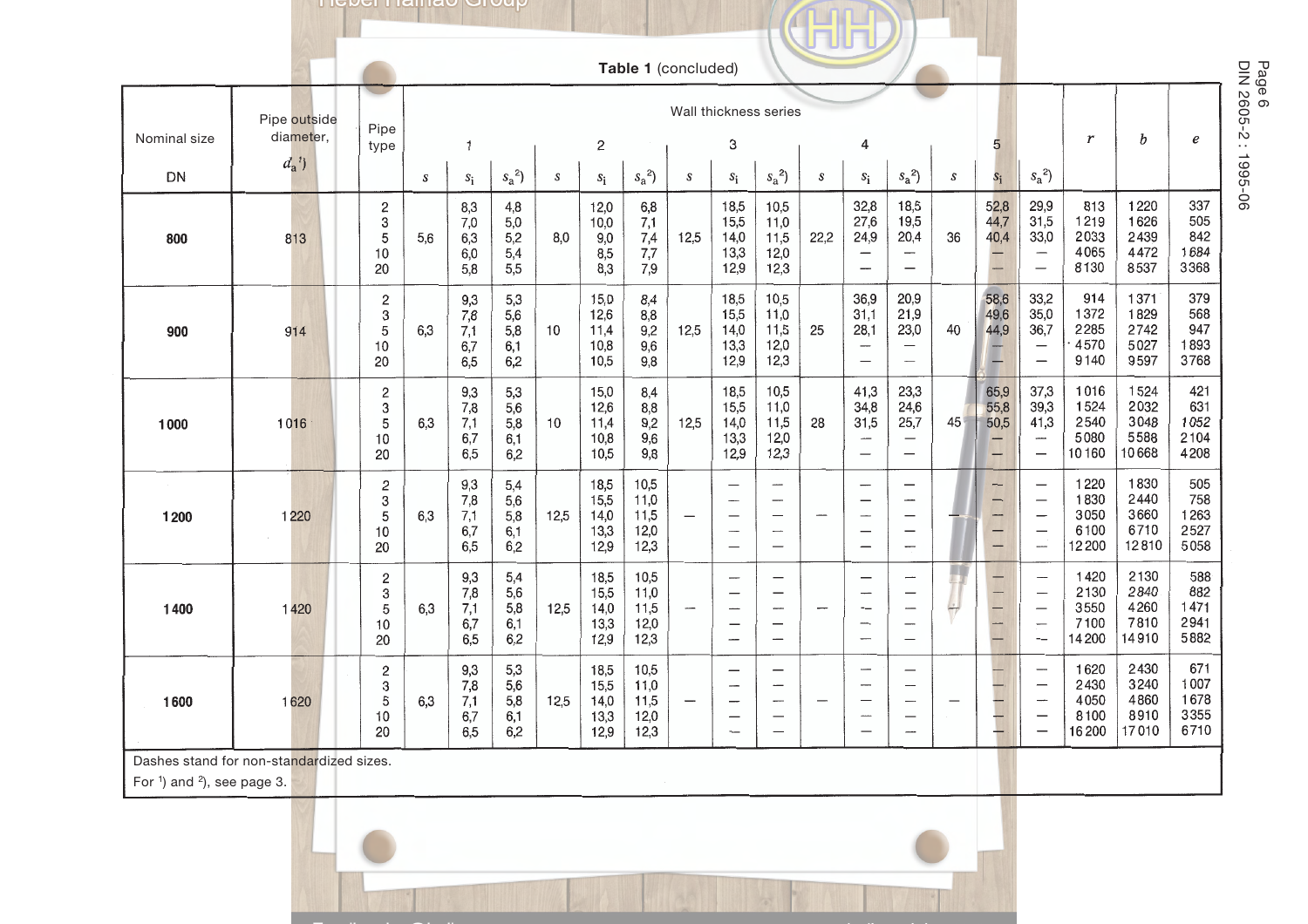## **Hebei Haihao Group**

DIN 2605-2 : 1995-06



### **5 Tolerances**

**Table 2: Lower limit deviations for wall thicknesses** (See DIN 2609 for upper limit deviations.)

| Pipe nominal size,<br>DΝ | Wall thicknesses | Lower limit deviation |
|--------------------------|------------------|-----------------------|
| Up to $600$              | All sizes        | $-12.5%$              |
| Above 600                | Up to 10 mm      | $-0.35$ mm            |
|                          | Above 10 mm      | $-0.50$ mm            |

|                                                                                                                |                         | Limit deviations        |                         |  |  |  |  |  |  |
|----------------------------------------------------------------------------------------------------------------|-------------------------|-------------------------|-------------------------|--|--|--|--|--|--|
| Pipe nominal<br>size                                                                                           | b                       | b                       | 2b                      |  |  |  |  |  |  |
| DN                                                                                                             | for $45^\circ$<br>elbow | for $90^\circ$<br>elbow | for $180^\circ$<br>bend |  |  |  |  |  |  |
| $15$ to<br>65                                                                                                  | ± 6,0                   | ± 2,5                   | ± 8,0                   |  |  |  |  |  |  |
| 80 to 100                                                                                                      | ±7,0                    | ± 3,0                   | ± 9,0                   |  |  |  |  |  |  |
| 125 to 200                                                                                                     | ± 8,5                   | ± 3,5                   | ± 10,0                  |  |  |  |  |  |  |
| 250                                                                                                            | $±$ 9,5                 | $\pm$ 4,0               | ± 14,0                  |  |  |  |  |  |  |
| 300 to 450                                                                                                     | ± 12,0                  | ± 5,0                   | $±$ 14,0                |  |  |  |  |  |  |
| 500 to 600                                                                                                     | 士 14.5                  | ±6.0                    | $±$ 16,0                |  |  |  |  |  |  |
| 700                                                                                                            |                         |                         | To be agreed.           |  |  |  |  |  |  |
| 800 or more                                                                                                    | ± 19.0                  | $\pm$ 8.0               |                         |  |  |  |  |  |  |
| 3) Dimension $b$ is to be measured as illustrated in<br>figure 1. Limit deviations refer to elbows and bends i |                         |                         |                         |  |  |  |  |  |  |

### **Table 3: Limit deviations for dimension** *b***3)**

figure 1. Limit deviations refer to elbows and bends designed for pipes of types 2, 3 and 5. For types 10 and 20, the limit deviations for *b* shall be subject to agreement.

### **6 Design assumptions**

The wall thicknesses of elbows and bends,  $s<sub>i</sub>$  and  $s<sub>a</sub>$ , have been designed so that they withstand the same internal pressure as the connecting pipes when selected in compliance with table 1. In accordance with *Technische Regel für Dampfkessel* (Code of practice for steam boilers) TRD 301, the design calculation has been based on the following assumptions:

- a) limit deviations for pipes and fittings as specified in table 2;
- b) identical materials;
- c) identical welding factor for longitudinal welds;
- d) identical outside diameters;
- e) no allowance included for corrosion.<sup>4</sup>)

### **7 Other wall thicknesses**

Elbows and bends with wall thicknesses other than those specified in table 1 may also be ordered on the basis of this standard. In such cases, the next smallest pipe wall thickness, *s*, given in table 1 shall be used to establish the relevant conversion factor for dimensions  $s_i$  and  $s_a$  (cf. Explanatory notes).

4) If the wall thickness of pipes, *s*, has been designed with a significant allowance (i.e. more than 100 %) for corrosion, the outer bend thickness of fittings,  $s_a$ , must be increased accordingly. Thus, when ordering fittings, make sure that the outer bend thickness,  $s_a$ , at the abutting edge is at least equal to  $s$ .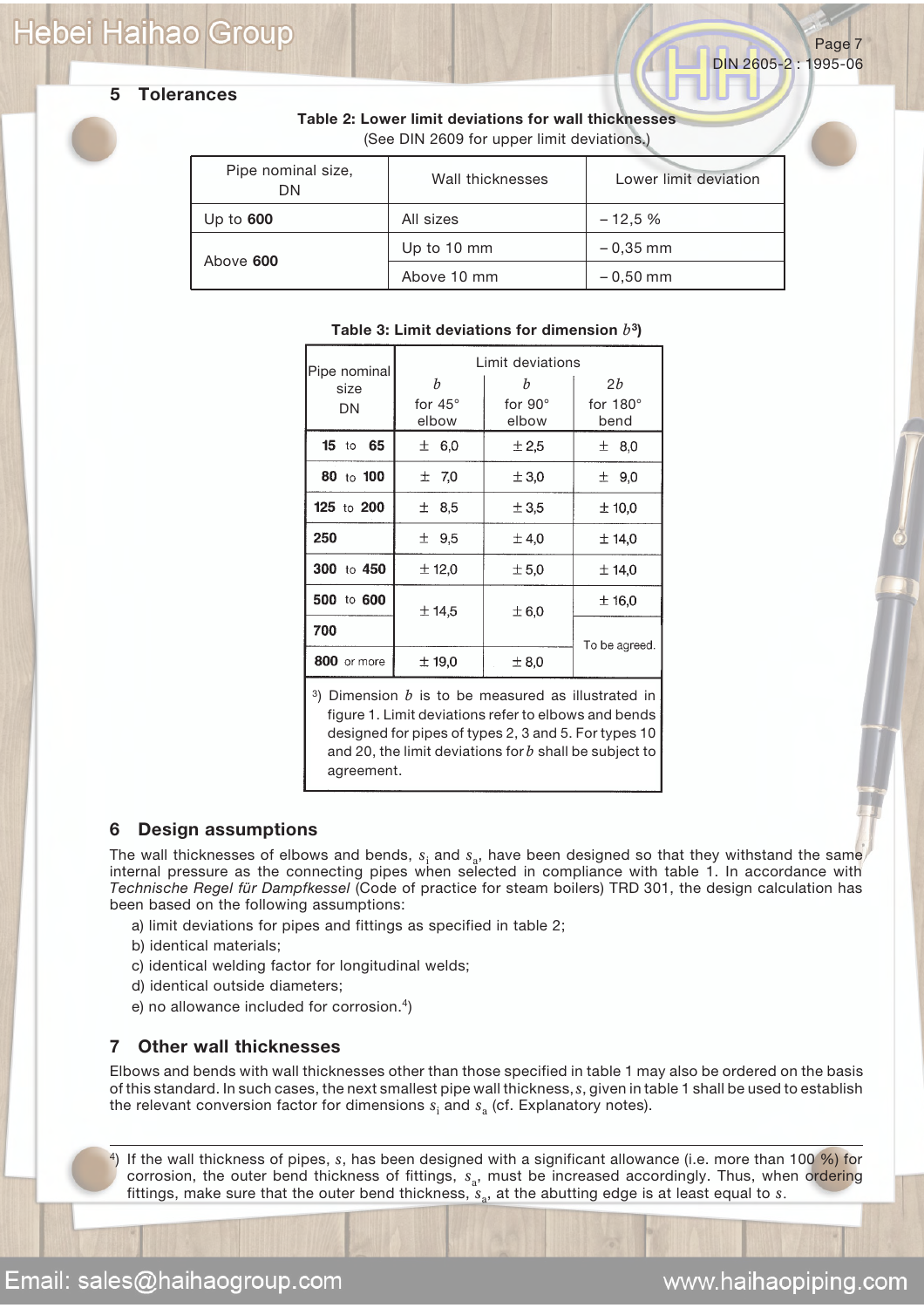DIN 2605-2 : 1995-06

### **8 Preparation of abutting edges**

If required by the manufacturing process, elbows and bends may be designed with a uniform wall thickness,  $s_\mathrm{i}$ . In such cases, the abutting edges of fittings may be bevelled to an angle of 15° to 18° on the inside and/or to an angle of 27° to 30° on the outside.

### **9 Technical delivery conditions**

For the technical delivery conditions for fittings in compliance with this standard, see DIN 2609.

### **Explanatory notes**

This standard has been prepared at the request of users of piping systems. The fitting dimensions are based on the pipe outside diameter as specified in ISO 4200 (series 1) and on the radii and lengths of fittings specified in ISO 3419.

The thickness of the outer bend,  $s_{\rm a}$ , and that of the inner bend,  $s_{\rm i}$ , have been selected so that elbows and bends withstand the same internal pressure as the connecting pipe. As illustrated in figure 2,  $s_i$  and  $s_a$  need not be continuous throughout.





**Figure 2: Welding end design**

Wall thicknesses listed in table 1 take into account the geometry-related differences in stress throughout the cross sections of elbows and bends.

Figure 3 shows the measuring points for dimensions  $s$ ,  $s_a$  and  $s_i$ . Intermediate values, such as  $s'_a$  and  $s'_i$ , shall be calculated based on the formulas given below. Assuming that the stress pattern (or the corresponding wall thickness) varies as a function of sine  $\alpha$ , the following values are obtained:

$$
s'_{a} = s_{a} + (s - s_{a}) \cdot \cos \alpha_{a} \quad \text{or} \quad s'_{a} = s_{a} + (s - s_{a}) \cdot \cos \text{ rad} \frac{2 U_{\text{Ta}}}{d_{a}}
$$
  

$$
s'_{i} = s + (s_{i} - s) \cdot \cos \alpha_{i} \quad \text{or} \quad s'_{i} = s + (s_{i} - s) \cdot \cos \text{ rad} \frac{2 U_{\text{Ti}}}{d_{a}}
$$

where

 $a<sub>a</sub>$  is the angle between the horizontal centre line and the line through the measuring point;  $a_i$  is the angle between the vertical centre line and the line through the measuring point;  $U_{\text{Ta}}$  and  $U_{\text{Ti}}$  are the arc lengths of angles  $a_{\text{a}}^{}$  and  $a_{\text{i}}^{}$ .

www.haihaopiping.com